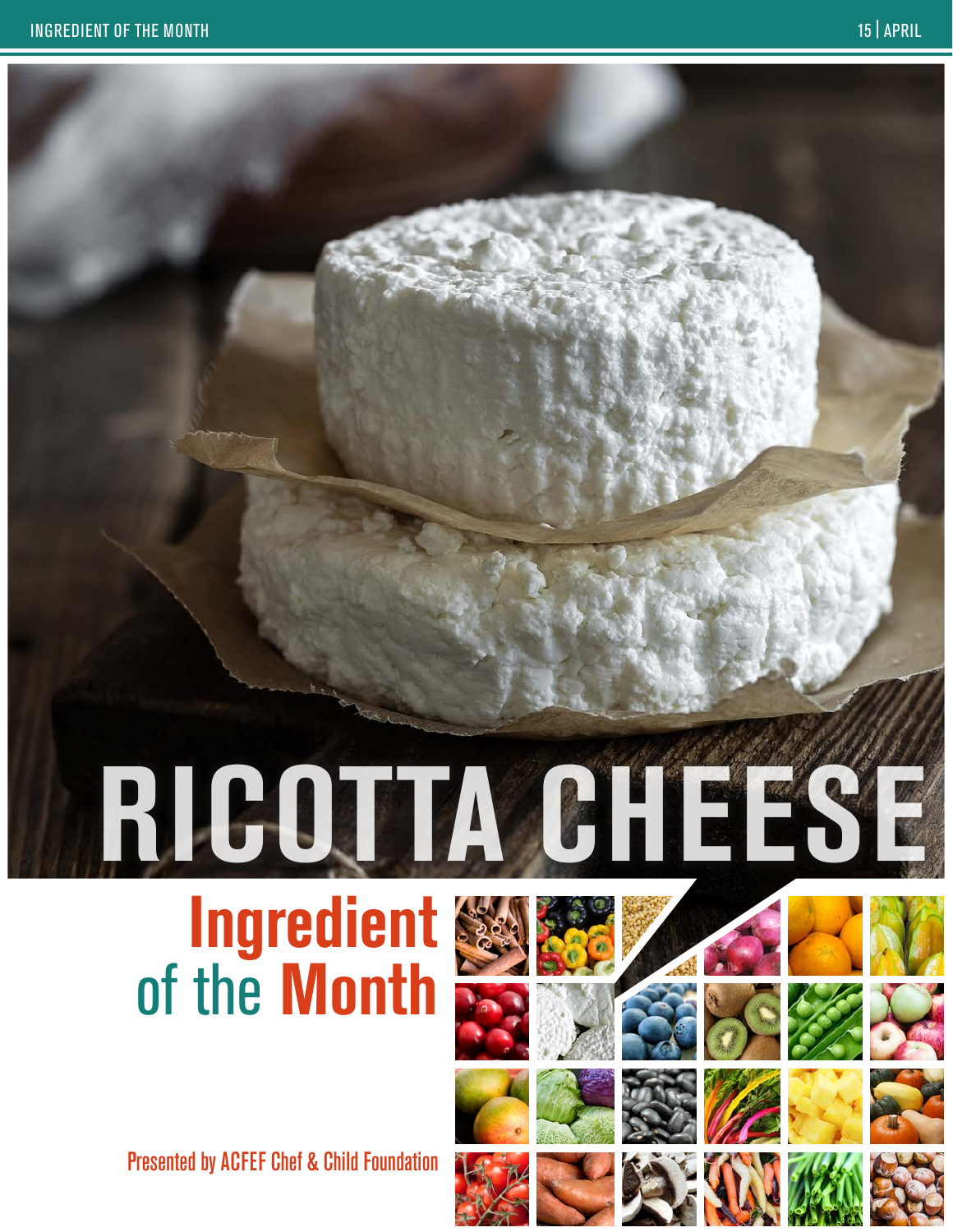Although ricotta is part of the soft-cheese category, it is technically a dairy product. Ricotta is made from whey, a byproduct of making cheese. The leftover hot milk whey contains milk solids and a protein called albumin that solidifies under high heat. When the whey is reheated to near-boiling temperatures, the solid protein pieces, or curds, rise to the surface. These curds are skimmed, strained and placed in perforated containers to further drain. The result is fresh ricotta cheese that is creamy and slightly grainy, with a mild flavor and a hint of sweetness.

It is believed that ricotta was developed to use the large amounts of whey produced by Italy's cheesemaking industry. Italian ricottas typically come from sheep's milk, but can also be made from cow's, goat's or Italian water buffalo's milk.

American ricottas are commonly made with a combination of whey and whole or skim milk, which produces a wetter, creamier ricotta than Italian versions.

Used in both sweet and savory dishes, ricotta cheese is high in health-promoting vitamins and minerals. It is rich in the minerals calcium and phosphorus to support bone health. Ricotta cheese is an excellent source of selenium, a mineral that helps regulate inflammation. It provides the body with vitamin A for healthy eyes and zinc for a healthy immune system. Ricotta cheese is moderately high in saturated fat and cholesterol and should be enjoyed in moderation. It can be combined with foods that are high in fiber to counter the high cholesterol. Too much cholesterol in a diet can clog arteries and increase the risk of coronary problems.

#### **Healthy Ingredient Contribution**

*Values from NutritionData.com based on cheese, ricotta, whole milk, 1 cup (246 grams).*

**CALCIUM:** Ricotta contains 51 percent of the daily recommended value of calcium, a mineral that is important for strong bones and preventing osteoporosis. It plays a major role in cellular processes involving neurotransmitter release and muscle contraction.

**SELENIUM:** One serving of ricotta provides 51 percent of the daily recommended value of selenium, a trace mineral that helps regulate inflammation. It works as an antioxidant to protect cells from damage.

**PHOSPHORUS:** Ricotta supplies 39 percent of the daily recommended value of phosphorus, a mineral needed primarily in forming healthy bones. It plays a role in how the body stores and uses energy and helps reduce muscle pain.

**RIBOFLAVIN:** One serving of ricotta contains 28 percent of the daily recommended value of riboflavin, an essential vitamin that is important in the body for energy metabolism of carbohydrates, fat and protein. It helps protect the body from free radicals.

**VITAMIN A:** Ricotta provides 22 percent of the daily recommended value of vitamin A, which is essential for healthy eyes and teeth. The antioxidant properties of vitamin A also combat free radicals that can damage the skin.

**ZINC:** One serving of ricotta supplies 19 percent of zinc, a mineral that is important for a healthy immune system, energy metabolism and healing wounds. It helps keep brain function strong for improved memory.

#### **Types and Varieties**

**RICOTTA ROMANA,** or ricotta gentile, is a fresh ricotta cheese made with sheep's milk whey left over from making Pecorino Romano. It has a fine texture with a particularly sweet milk-flavored taste.

SAN TALL

**RICOTTA DI BUFOLA** is a fresh ricotta cheese made with whey collected while processing water buffalo's milk. It has a firm texture with a delicate, sweet flavor.

**RICOTTA SALATA** is ricotta cheese that is made from sheep's milk whey and has been pressed, salted and aged for at least 90 days. It is milky-white in color with a firm texture and salty taste.

**RICOTTA INFORNATA,** or ricotta al forno, is made by placing fresh ricotta cheese in the oven until it develops a light-brown crust. It has a soft/crumbly texture with a mild, toasty flavor.

**RICOTTA AFFUMICATA** is made by placing fresh ricotta cheese in a smoker until it develops a grey crust. It has a soft/crumbly texture with a pleasant smoky flavor.

**RICOTTA FORTE,** or ricotta scanta, is a spreadable ricotta cheese made by fermenting fresh ricotta cheese. It has a cream cheese-like texture with a distinct sharp and tangy flavor.